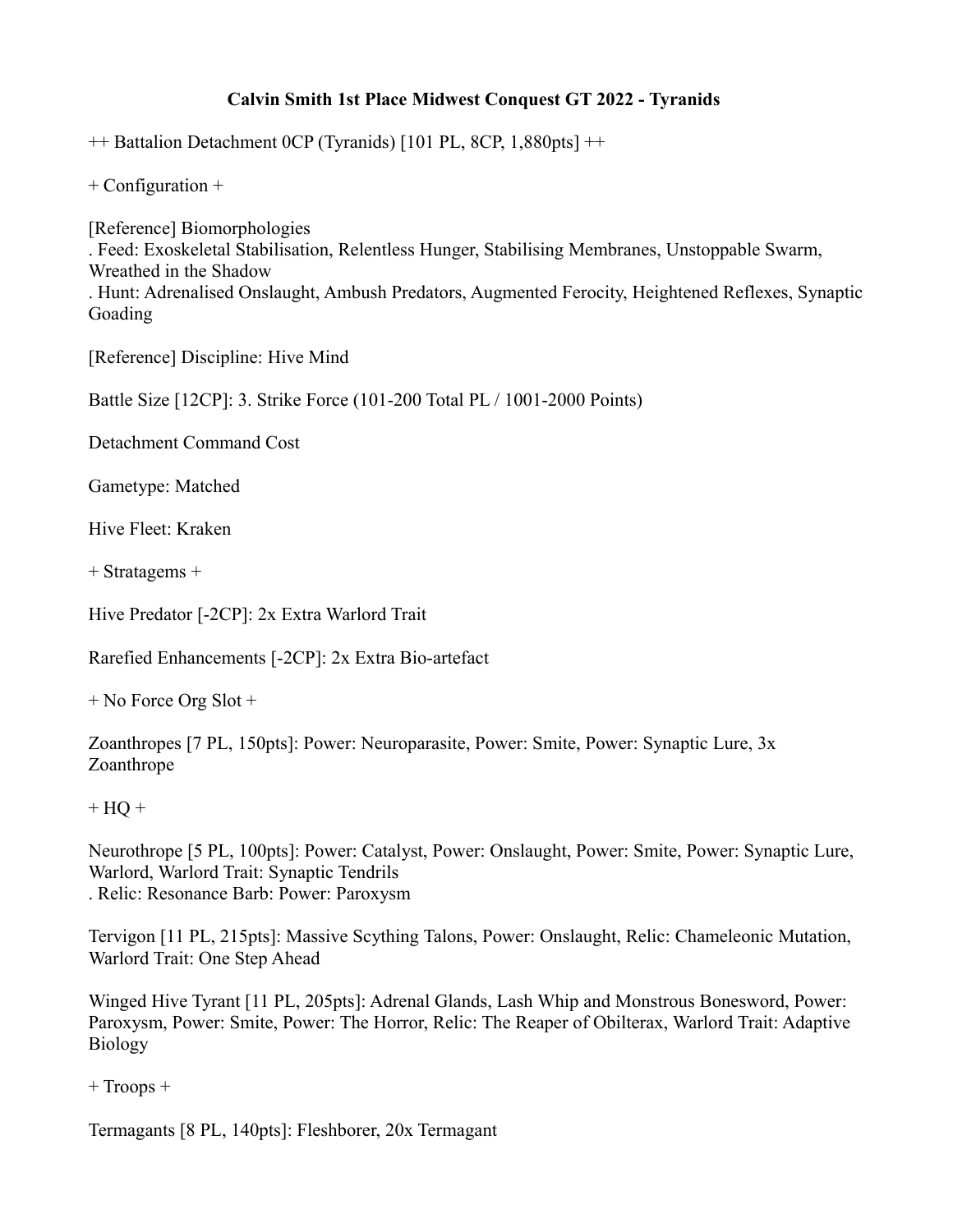Termagants [8 PL, 140pts]: Fleshborer, 20x Termagant

Tyranid Warriors [4 PL, 80pts]

- . Tyranid Warrior: Dual Boneswords, Venom Cannon
- . Tyranid Warrior: Deathspitter, Dual Boneswords
- . Tyranid Warrior: Deathspitter, Dual Boneswords

Tyranid Warriors [4 PL, 80pts]

- . Tyranid Warrior: Deathspitter, Dual Boneswords
- . Tyranid Warrior: Dual Boneswords, Venom Cannon
- . Tyranid Warrior: Deathspitter, Dual Boneswords

+ Elites +

Maleceptor [9 PL, 170pts]: Power: Neuroparasite, Power: Psychic Scream, Power: Smite, Power: Synaptic Lure

Pyrovores [4 PL, 60pts] . 2x Pyrovore: 2x Acid Maw, 2x Bludgeoning Fists, 2x Flamespurt

Venomthropes [5 PL, 105pts] . 3x Venomthrope: 3x Toxic Lashes

+ Fast Attack +

Raveners [8 PL, 150pts]

- . Ravener: Deathspitter, Two Rending Claws
- . Ravener: Deathspitter, Two Rending Claws
- . Ravener: Deathspitter, Two Rending Claws
- . Ravener: Deathspitter, Two Rending Claws
- . Ravener: Deathspitter, Two Rending Claws

Raveners [8 PL, 150pts]

- . Ravener: Deathspitter, Two Rending Claws
- . Ravener: Deathspitter, Two Rending Claws
- . Ravener: Deathspitter, Two Rending Claws
- . Ravener: Deathspitter, Two Rending Claws
- . Ravener: Deathspitter, Two Rending Claws

+ Heavy Support +

Biovores [9 PL, 135pts]: Show Spore Mine Rules . 3x Biovore: 3x Chitin-barbed Fists, 3x Spore Mine Launcher

++ Fortification Network 0CP (Tyranids) [8 PL, 120pts] ++

+ Configuration +